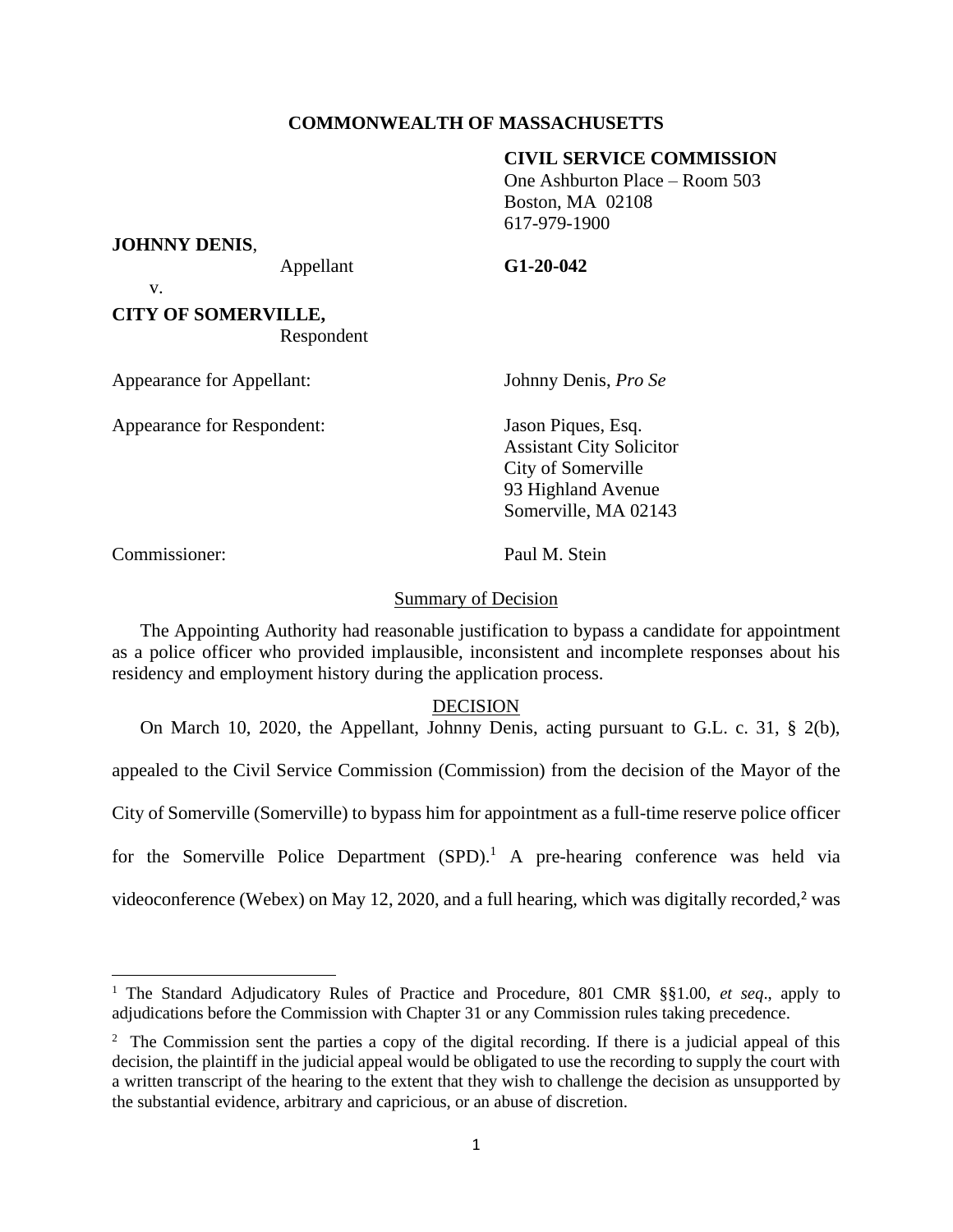held on July 28, 2020 via video conference (Webex) before Commissioner Ittleman. <sup>3</sup> Somerville filed a Proposed Decision but the Appellant did not. For the reasons set forth below, Mr. Denis's appeal is denied.

# **FINDINGS OF FACT**

Nine (9) exhibits were introduced into evidence by the Respondent (Exh.1 through Exh.9).

Based on the documents submitted and the testimony of the following witnesses:

*Called by Somerville*:

- Skye Steward, former Chief of Staff, Mayor of Somerville
- SPD Deputy Chief Stephen Carrabino

# *Called by the Appellant:*

- Johnny Denis, Appellant
- Sidney Lauture
- Malcom Ducasee
- Donald Mordan

and taking administrative notice of all matters filed in the case, pertinent law and reasonable inferences from the credible evidence, a preponderance of evidence establishes the following facts:

1. On March 23, 2019, the Appellant, Johnny Denis, took and passed the civil service examination for entry-level police officer administered by the Massachusetts Human Resources Division (HRD). His name was placed on the eligible list for police officer established on September 1, 2018. (*HRD Submission dated May 12, 2019*)

2. On December 4, 2019, HRD issued Certification No. 06794 to Somerville to fill vacancies in the positions of permanent reserve SPD police officers. (*HRD Submission dated May 12, 2019*)

<sup>&</sup>lt;sup>3</sup> Commissioner Ittleman conducted the hearing in this matter, but she subsequently retired from the Commission prior to finalizing this decision. The case was subsequently re-assigned to me by the Chair. I have reviewed the entire record, including the recording of the hearing, all exhibits, briefs, and all other relevant documents.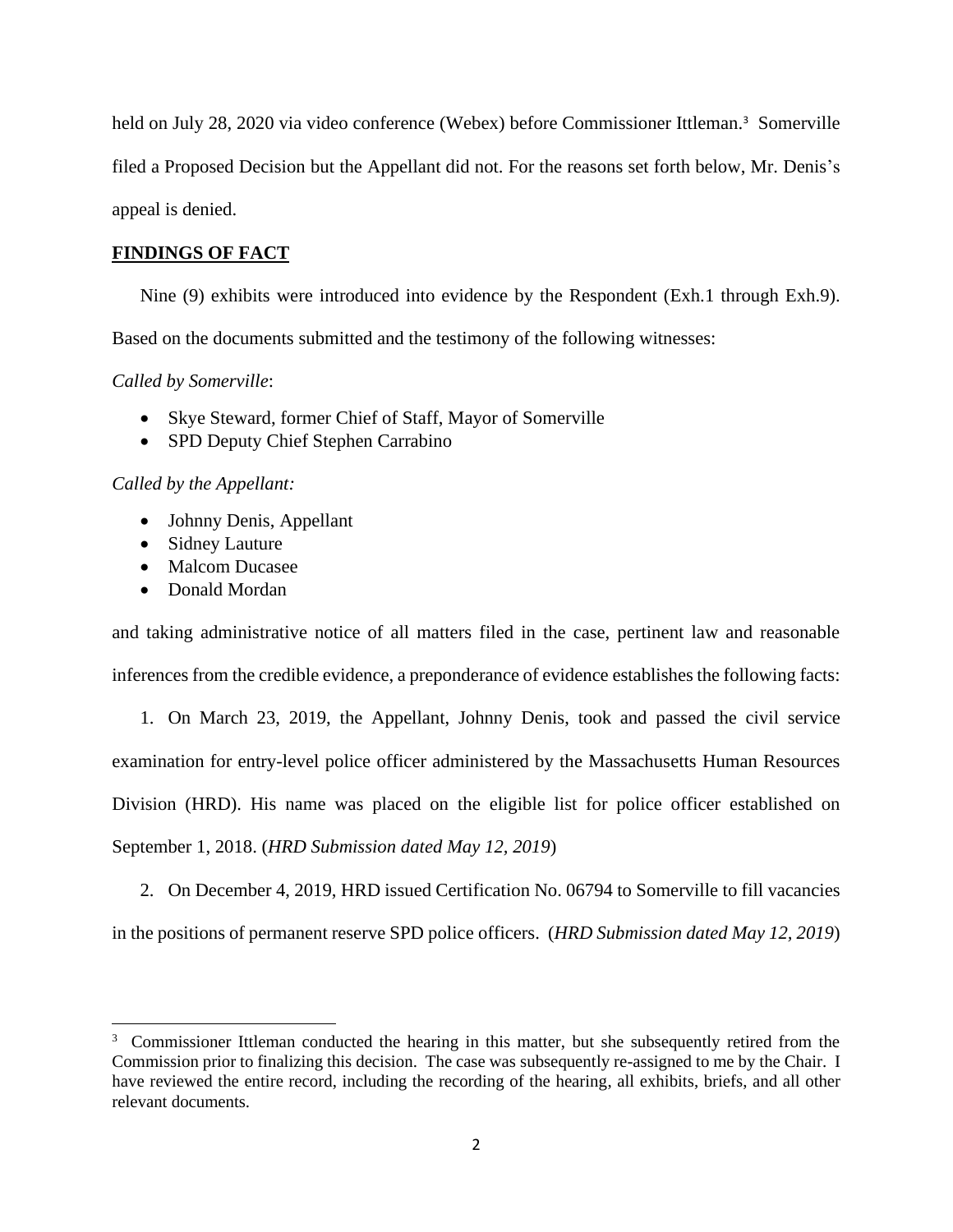3. On December 8, 2019, Mr. Denis submitted his application for appointment as an SPD police officer (SPD Application), claiming a preference as a Somerville resident. (*Exhs.1 & 3*)

4. At the time Mr. Denis submitted his SPD application, he stated that he had lived in Brockton from October 2017 until February 2018, moved to Somerville at the beginning of March of 2018, and moved back to Brockton at the end of March 2019. It was not disputed that Mr. Denis lived in Brockton at the time of the Commission hearing of his appeal in July 2020. (*Exhs 1 & 4; Testimony of Appellant*)

5. In order to be able to claim a residency preference in the hiring process involved in this appeal, Mr. Denis was required to have lived in Somerville continuously for one year prior to taking the civil service examination—i.e., after March 23, 2018 until, at least, March 23, 2019. (*Exhs 1 &* 3)

6. As part of its hiring process, Somerville retained an outside agency to conduct residency checks on all applicants. (*Exh.4; Testimony of Dep. Chief Carrabino*)

7. On January 15, 2020, the outside investigator sought to verify Mr. Denis's claim that he had resided in a Somerville Housing Authority (SHA) complex on Memorial Drive from February 2018 to March 2019. The investigator met with the SHA Manager on-site who searched his records and reported that there were no records of Mr. Denis ever living at that location and the only tenant associated with the address was a person with the last name "St. P [redacted]". (*Exh.4*)

8. On January 18, 2020, the investigator met with Mr. Denis at his residence in Brockton. He stated that he then lived with his girlfriend (Ms. J) and his daughter. Mr. Denis produced his current Massachusetts drivers' license, issued 10/15/2018, with a Somerville address (zip code 02145-1708) on the front and a Brockton change of address written on the back. (*Exh.4*)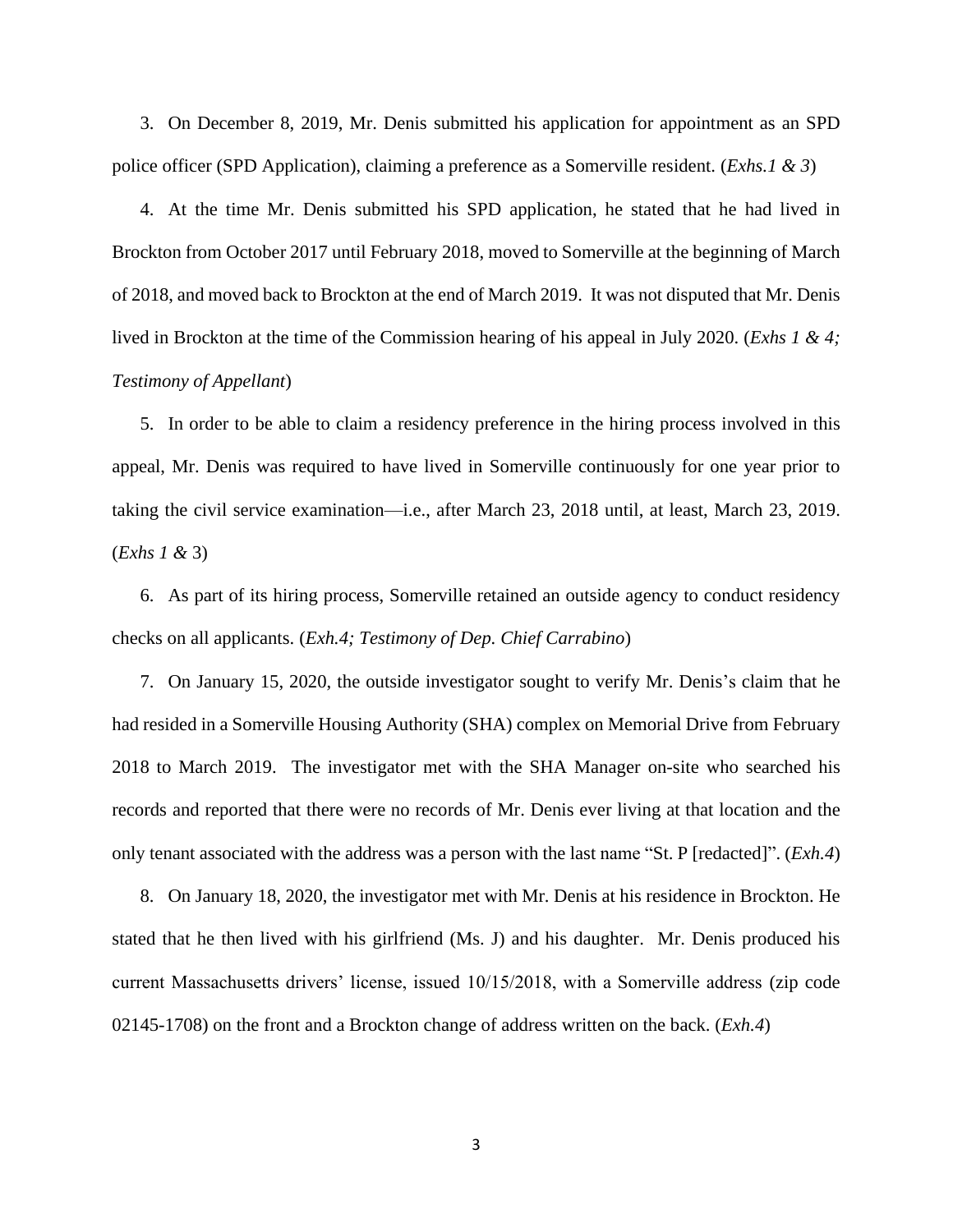9. Mr. Denis claimed that he had lived in a two-bedroom apartment with his mother (Ms. St. P) and his nephew (Malcolm Ducasse), from February 2018 until April 1, 2019. Mr. Ducasse was on the lease but Mr. Denis's name was not, because, as they both testified, "they never properly reported that he was residing there with his mother." (*Exh.4; Testimony of Appellant & Ducasse*)

10. Mr. Denis did not have his own room at his mother's apartment. Both he and Mr. Ducasse said Mr. Denis slept "more on the couch." (*Exh.7; Testimony of Appellant, Dep. Chief Carrabino, Ducasse & Lauture*)

11. Mr. Denis produced two (2) bank statements, one dated 8/8/2019 and another covering the period 3/7/2019 to 4/5/2019 in his name with the Somerville address (02145-1702). (*Exh.4*)

12. After interviewing Mr. Denis, the SHA manager, and "neighbors", the investigator concluded that Mr. Denis met the one-year period required to claim residency preference. (*Exh.4*)

13. Due in part to dissatisfaction with its report on Mr. Denis (among others), Somerville concluded that the outside agency's performance during the hiring process involved in this appeal was "sub-standard" and decided it would not use the agency in the future to verify residency. (*Exh 4; Testimony of Dep. Chief Carrabino*) 4

14. Dep. Chief Carrabino personally conducted further investigation into the matter of Mr. Denis's claim to residency preference. He spoke with an SHA investigator who reported that he was "aware of this individual [Mr. Denis] and had personal knowledge that he [had] not lived [t]here [SHA property] for many years" although he was unable to determine the "exact date he [Mr. Denis] was taken off the lease." (*Exh. 9; Testimony of Carrabino*) 5

<sup>4</sup> In fact, the NWI investigator did not interview any of Mr. Denis's neighbors (*Exh.4*).

<sup>&</sup>lt;sup>5</sup> At the Commission hearing, Mr. Denis's explanation for why the SHA officer didn't see him in 2018-2019 was that he was in Boston working during the day (although he was terminated from the Boston job in May of 2018). (*Testimony of Appellant & Ducasse*)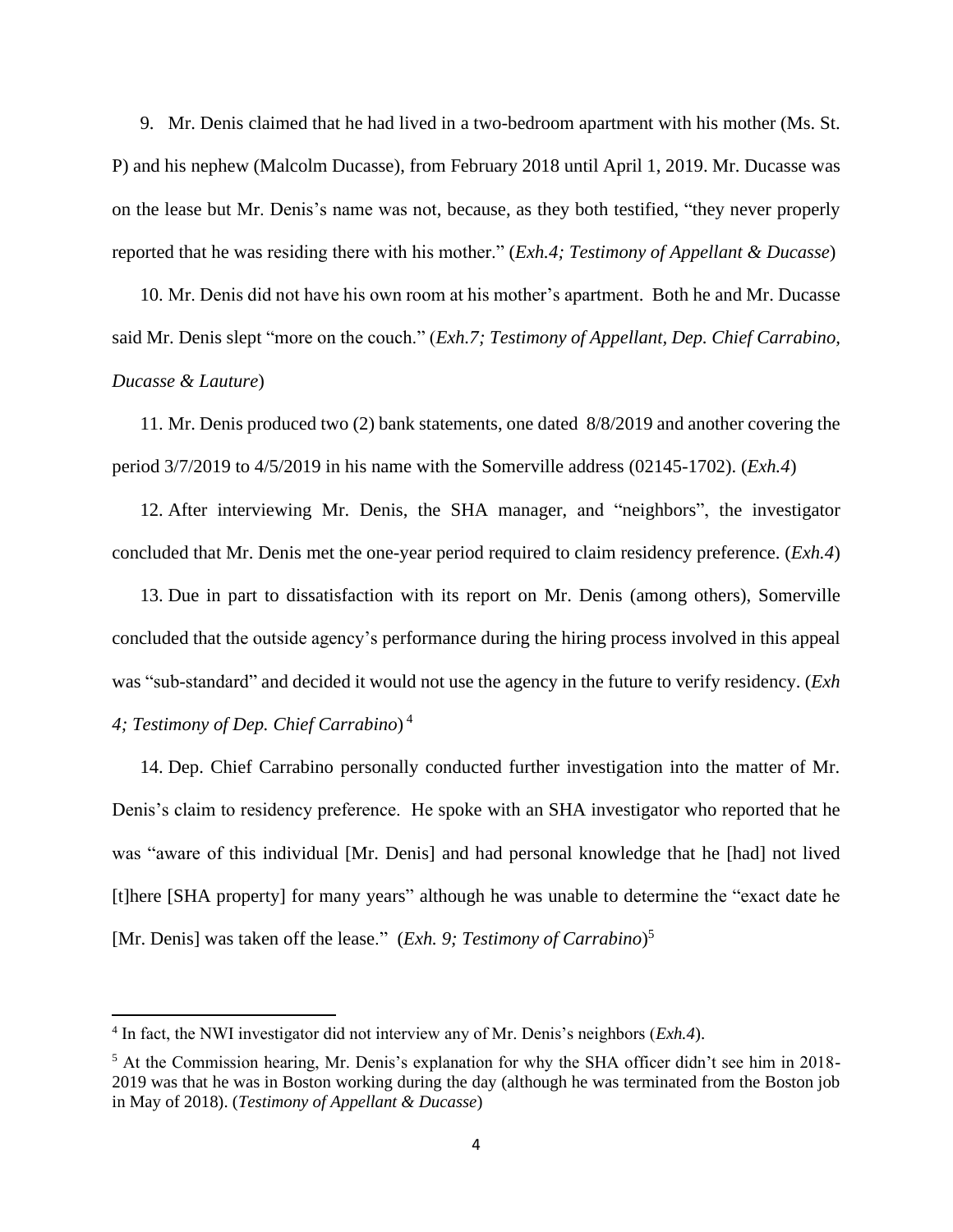15. Dep. Chief Carrabino also noted that certain information provided by Mr. Denis raised questions about Mr. Denis's claim to being a Somerville resident during the relevant time frame (March 2018 to March 2019). This information included:

- Mr. Denis's 2018 tax returns listed Brockton as his place of residence.
- Mr. Denis claimed a maximum rental deduction of \$9,000 for rent paid in 2018.
- He claimed his daughter (born in February 2018) lived with him "the whole year" of 2018, in order to obtain the maximum 12 months' tax benefit.
- An unemployment claim filed in 2018 (covering May 2018 to April 2019) listed Brockton as his residence.<sup>6</sup>

## **(***Exhs.1, 5 & 6; Testimony Appellant & Dep. Chief Carrabino*)

16. On February 10, 2020, Mr. Denis was interviewed by a three-member panel that included SPD Dep. Chief Stephen Carrabino (who was the primary officer responsible to oversee the hiring process); Skye Steward, the Mayor's former Chief of Staff (who was asked to fill in for the absence of the City's Personnel Director); and Nancy Bacci, the City's Deputy Director of Health and Human Services. The interview process was semi-structured, with each candidate asked a standard set of questions and other questions focused on information developed about the candidate during the application process. The interviews were audio recorded. Mr. Denis's interview lasted an hour and a half. The panel members took notes during the interviews but the candidates' performances were not scored or ranked. (*Exhs.2 & 7; Testimony of Dep. Chief Carrabino & Steward*)

17. Mr. Denis provided inconsistent answers at the interview panel (and before Commissioner Ittleman) in response to questions about his residency. He explained that he used Brockton as his residence on his tax returns because his girlfriend and daughter were living there and he was "going back and forth" and had been spending "more time" in Brockton. He said he did not pay rent while

<sup>&</sup>lt;sup>6</sup> I note that Mr. Denis's SPD employment application stated that he lived with his mother and nephew Malcom Ducasse in "2018-2019", but also stated that he lived with his girlfriend from "2016-current". (*Exh.1*)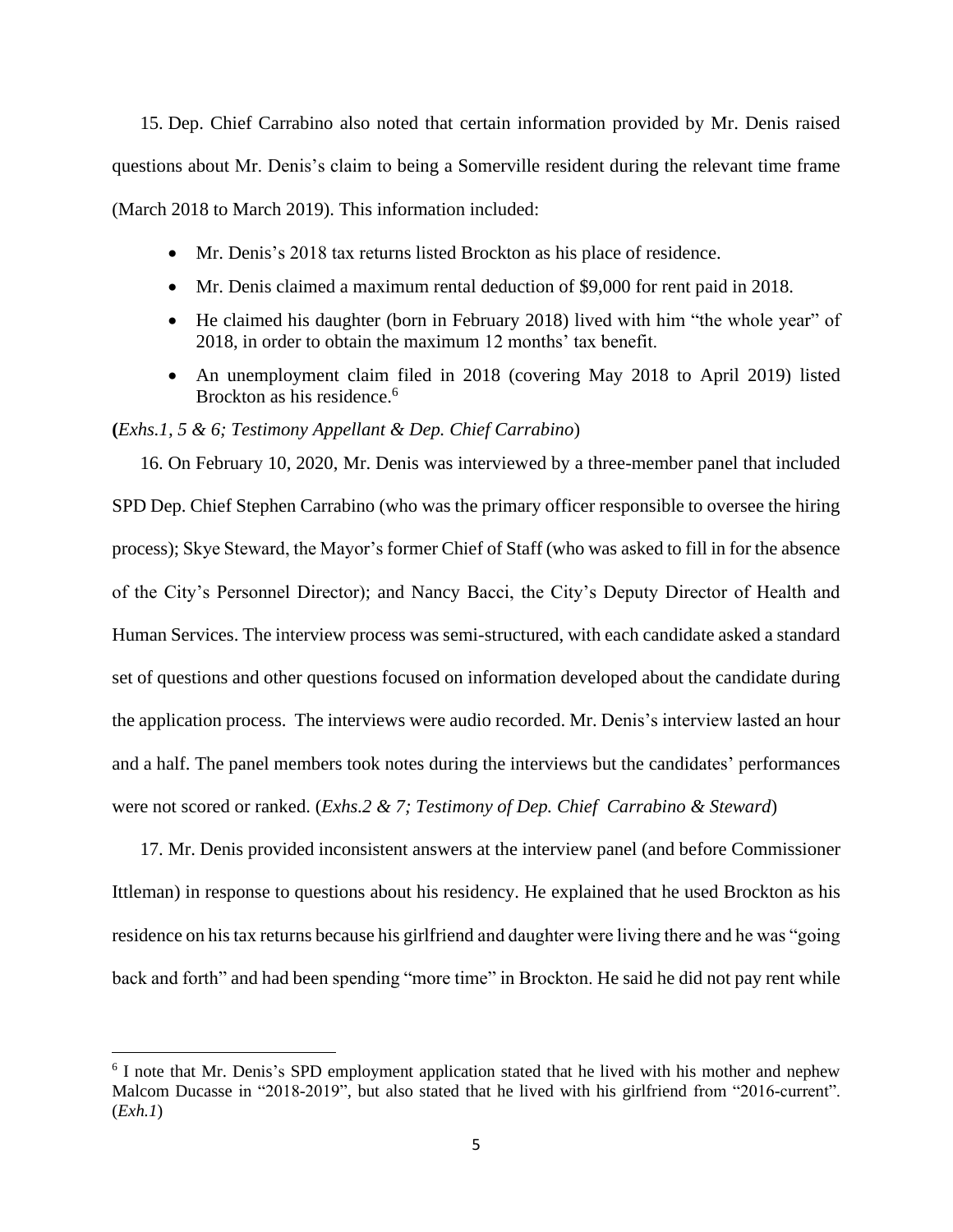living in Somerville, and the rental deduction he claimed was for "expenses" he paid on his girlfriend's behalf while she lived in Brockton with their newborn daughter. He claimed to have lived "the whole year" with his newborn child since he felt as if they were living together because he saw his daughter regularly after she was born. (*Exhs.2, 5 & 7; Testimony of Appellant & Steward*)

18. The interview panel also raised questions about Mr. Denis's omission from his application requiring information about his employment history (including an explanation for his two terminations)<sup>7</sup>, questionable deductions on his tax returns, and failing to list all persons with whom he had lived with over the past ten years. Mr. Denis explained that he had to "hurry" to get the application in on time and agreed he probably forgot and/or left out some things because he didn't have all the information at hand. (*Exhs 1, 2 & 7; Testimony of Appellant, Dep. Chief Carrabino & Steward*)

19. Somerville eventually appointed nine (9) candidates from Certification 06794 to the positions of SPD reserve police officers, all of whom had established a Somerville residency preference. The names of four of the appointed candidates were ranked below Mr. Denis on the Certification. (*Stipulated Facts; HRD Letter dated May 12, 2020*)

20. By letter dated March 3, 2020, Somerville Mayor Curtatone informed Mr. Denis that he had been bypassed for appointment as an SPD reserve police officer. The reasons stated for the decision to bypass him included untruthfulness in statements claiming a Somerville residency preference as well as his carelessness and lack of attention to detail as evidenced by his answers

<sup>7</sup> The employer who terminated Mr. Denis in May 2018 from his job as delivery driver stated in conjunction with Denis's SPD application (contrary to Denis's statements during his panel interview) that Denis would not be eligible for rehire and answered "NO" to the question: "In your opinion, is the applicant qualified to be a Police Officer?" (*Exhs.1, 2 & 7*)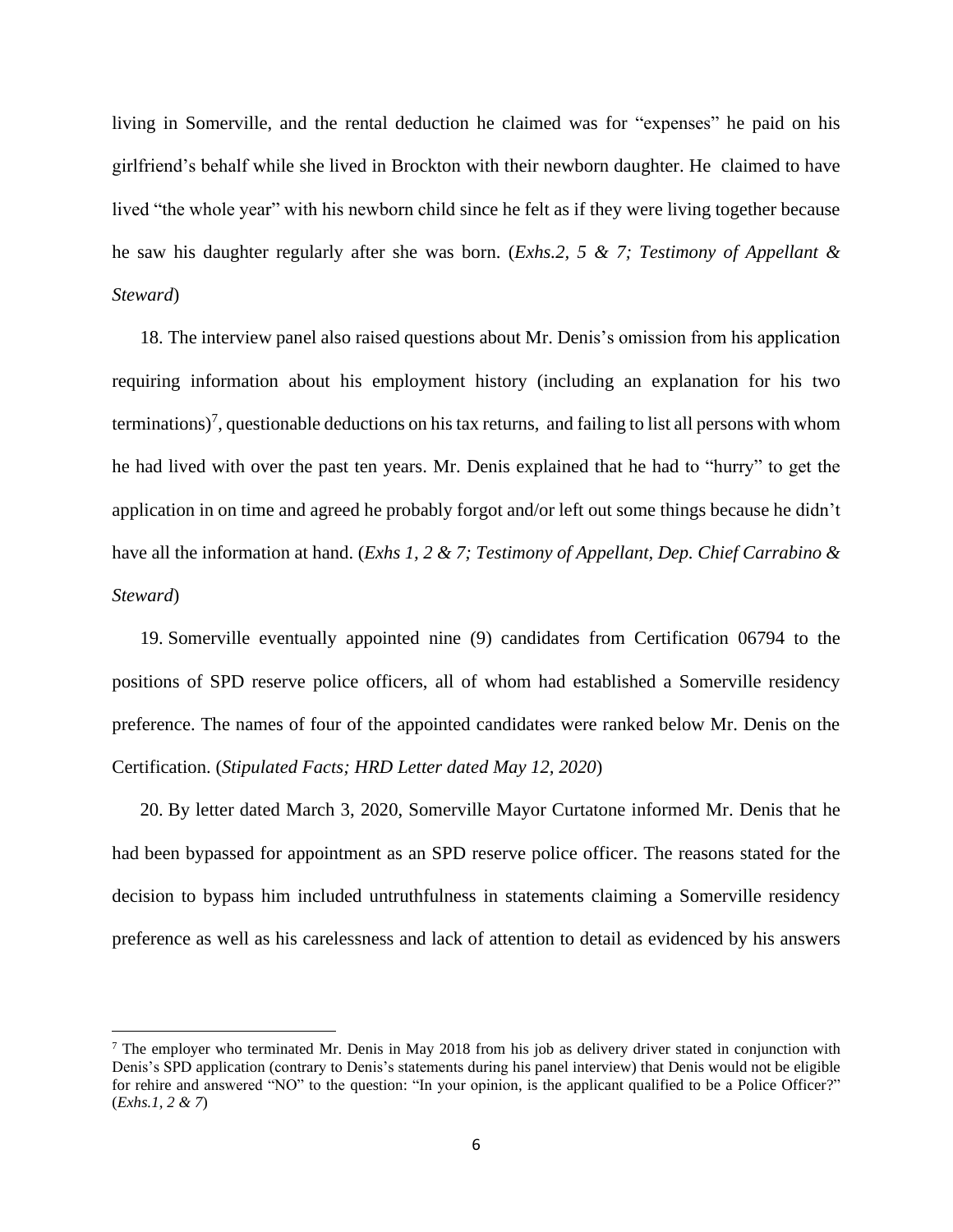to questions about his prior negative employment history and his failure to list all persons with whom he previously lived. (*Exh.3; Testimony of Steward*) 8

21. This appeal duly ensued. (*Stipulated Facts; Claim of Appeal*)

#### **APPLICABLE CIVIL SERVICE LAW**

 The core mission of Massachusetts civil service law is to enforce "basic merit principles" for "recruiting, selecting and advancing of employees on the basis of their relative ability, knowledge and skills" and "assuring that all employees are protected against coercion for political purposes, and are protected from arbitrary and capricious actions." G.L. c. 31, § 1. See, e.g., Massachusetts Ass'n of Minority Law Enforcement Officers v. Abban, 434 Mass. 256, 259 (2001); MacHenry v. Civil Serv. Comm'n, 40 Mass. App. Ct. 632, 635 (1995), rev. den., 423 Mass. 1106 (1996).

Original appointments of civil service employees are made from a list of candidates, called a "certification", whose names are drawn in the order in which they appear on the applicable civil service "eligible list", using what is called the 2n+1 formula. G. L. c. 31, §§ 6 through 11, 16 through 27; Personnel Administration Rules, PAR.09. An appointing authority must provide specific, written reasons – positive or negative, or both -- consistent with basic merit principles – for bypassing a higher ranked candidate in favor of a lower ranked one. G.L. c. 31, § 27; PAR.08(4).

A person may appeal a bypass decision under G.L. c. 31, § 2(b) for de novo review by the Commission. The Commission's role is to determine whether the appointing authority has shown, by a preponderance of the evidence, that it has "reasonable justification" for the bypass after an "impartial and reasonably thorough review" of the relevant background and qualifications bearing

<sup>&</sup>lt;sup>8</sup> The interview panel had serious doubts about Mr. Denis's residency but did not explicitly decide whether or not he had claimed a Somerville residency to which he was not entitled. Rather, the panel concluded that it was the substantial inconsistencies in his application and interview responses that led to a conclusion that all of his responses could not possibly be true. (*Testimony of Dep. Chief Carrabino & Steward*)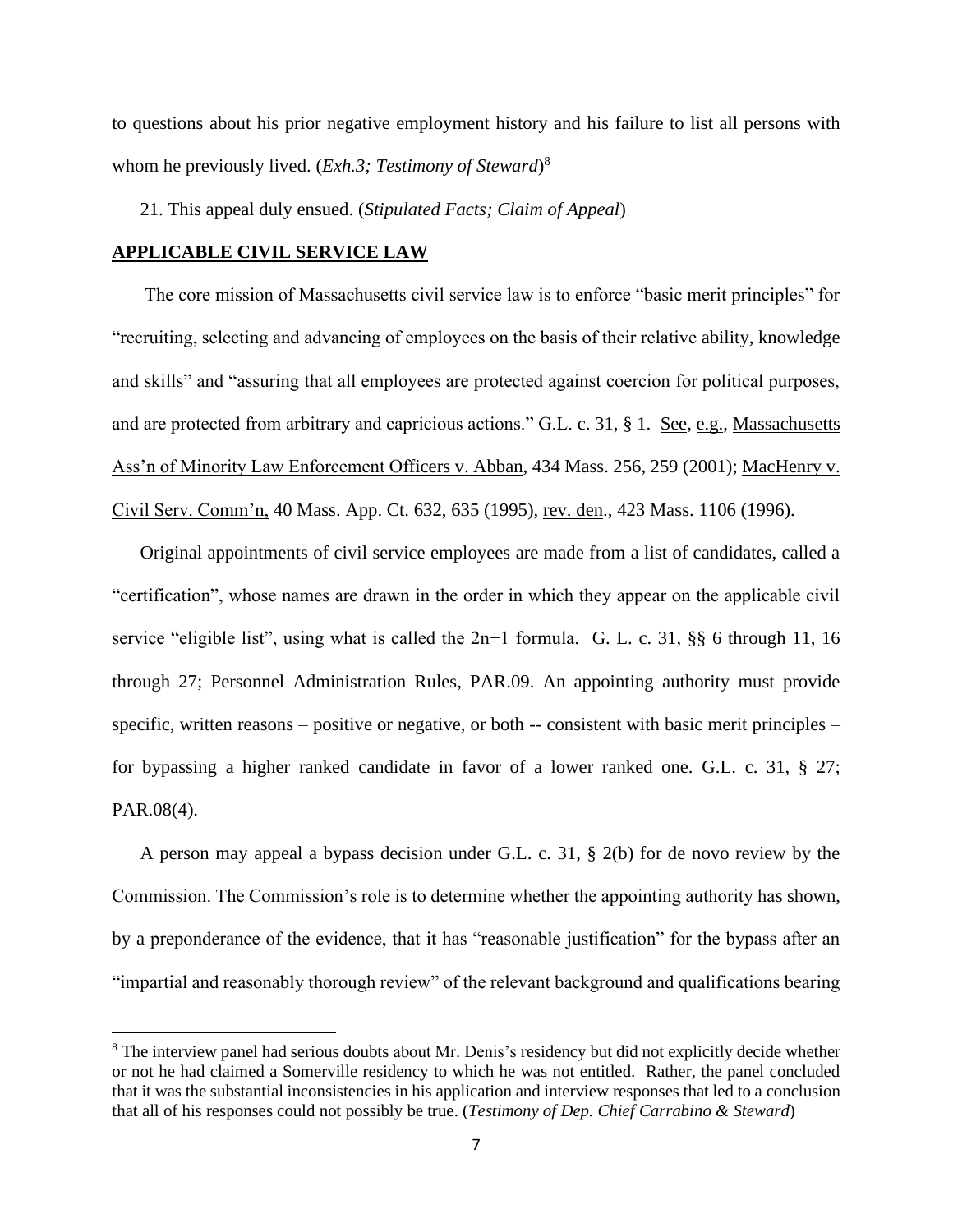on the candidate's present fitness to perform the duties of the position. Boston Police Dep't v. Civil Service Comm'n, 483 Mass. 461, 474-78 (2019); Police Dep't of Boston v. Kavaleski, 463 Mass. 680, 688-89 (2012); Beverly v. Civil Service Comm'n, 78 Mass. App. Ct. 182, 187 (2010); Leominster v. Stratton, 58 Mass. App. Ct. 726, 727-28 (2003).

"Reasonable justification . . . means 'done upon adequate reasons sufficiently supported by credible evidence, when weighed by an unprejudiced mind, guided by common sense and by correct rules of law'". Brackett v. Civil Service Comm'n, 447 Mass. 233, 243 (2006); Commissioners of Civil Service v. Municipal Ct., 359 Mass. 211, 214 (1971) and cases cited. See also Mayor of Revere v. Civil Service Comm'n, 31 Mass. App. Ct. 315, 321 (1991) (bypass reasons "more probably than not sound and sufficient").

The governing statute, G.L. c. 31, gives the Commission's de novo review "broad scope to evaluate the legal basis of the appointing authority's action" and it is not necessary that the Commission find that the appointing authority acted "arbitrarily and capriciously." City of Cambridge v. Civil Service Comm'n, 43 Mass. App. Ct. 300, 303-305, rev. den., 428 Mass. 1102 (1997). The commission ". . . cannot substitute its judgment about a *valid* exercise of *discretion based on merit or policy considerations* by an appointing authority" but, when there are *"overtones of political control or objectives unrelated to merit standards or neutrally applied public policy*, then the occasion is appropriate for intervention by the commission." Id. (*emphasis added*). See also Town of Brookline v. Alston, 487 Mass. 278 (2021) (analyzing broad scope of the Commission's jurisdiction to enforce basic merit principles under civil service law).

 Law enforcement officers are vested with considerable power and discretion and must be held to a high standard of conduct. See, e.g., Police Comm'r v. Civil Service Comm'n, 22 Mass. App. Ct. 364, 371, rev. den. 398 Mass. 1103 (1986). The duty imposed upon a police officer to be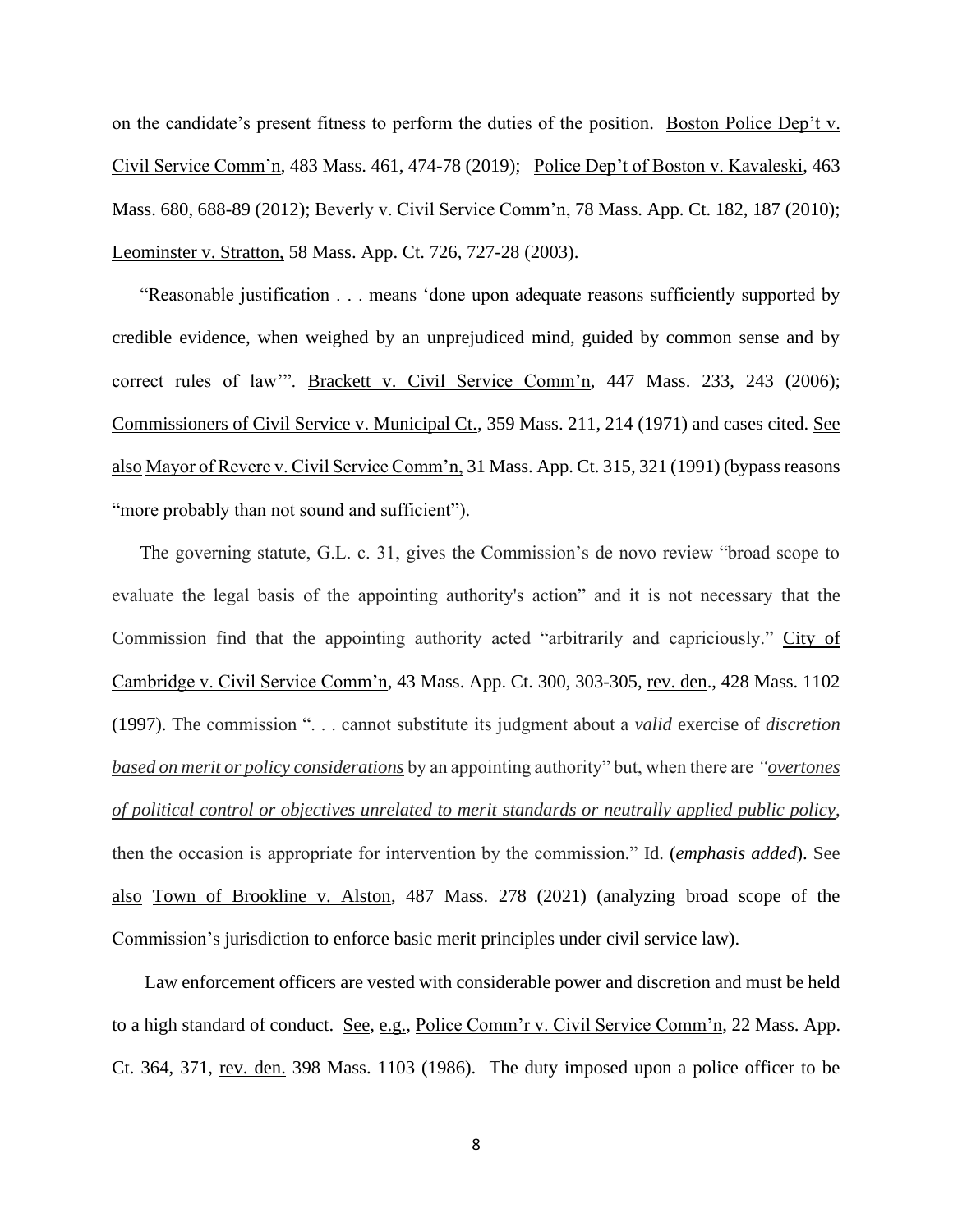truthful is one of the most serious obligations he or she assumes. "[P]olice work frequently calls upon officers to speak the truth when doing so might put into question a search or might embarrass a fellow officer." Falmouth v. Civil Service Comm'n., 61 Mass. App. Ct. 796, 801 (2004), citing City of Cambridge v. Civil Service Comm'n, 43 Mass. App. Ct. 300, 303-305, rev. den., 428 Mass. 1102 (1997) ("The city was hardly espousing a position devoid of reason when it held that a demonstrated willingness to fudge the truth in exigent circumstances was a doubtful characteristic for a police officer…. It requires no strength of character to speak the truth when it does not hurt.") See, e.g., Desmond v. Town of West Bridgewater, 27 MCSR 645 (2014); Ung v. Lowell Police Dep't, 24 MCRS 567 (2011); Gallo v. City of Lynn, 23 MCSR 348 (2010). See also Minoie v. Town of Braintree, 27 MCSR 216 (2014); Everton v. Town of Falmouth, 26 MCSR 488 (2013) and cases cited, aff'd, SUCV13-4382 (2014); Gonsalves v. Town of Falmouth and cases cited, 25 MCSR 231 (2012), aff'd, SUCV12-2655 (2014); Keating v. Town of Marblehead, 24 MCSR 334 (2011) and cases cited.

Providing incorrect or incomplete information on an employment application does not always equate to untruthfulness. "[L]abeling a candidate as untruthful can be an inherently subjective determination that should be made only after a thorough, serious and [informed] review that is mindful of the potentially career-ending consequences that such a conclusion has on candidates seeking a career in public safety." <u>Kerr v. Boston Police Dep't</u>, 31 MCSR 35 (2018), citing Morley v. Boston Police Department, 29 MCSR 456 (2016). Moreover, a bypass letter is available for public inspection upon request, so the consequences to an applicant of charging him or her with untruthfulness can extend beyond the application process initially involved. See G.L. c. 31, § 27, ¶ 2. Thus, the serious consequences that flow from a finding that a law enforcement officer or applicant has violated the duty of truthfulness require that any such charges must be carefully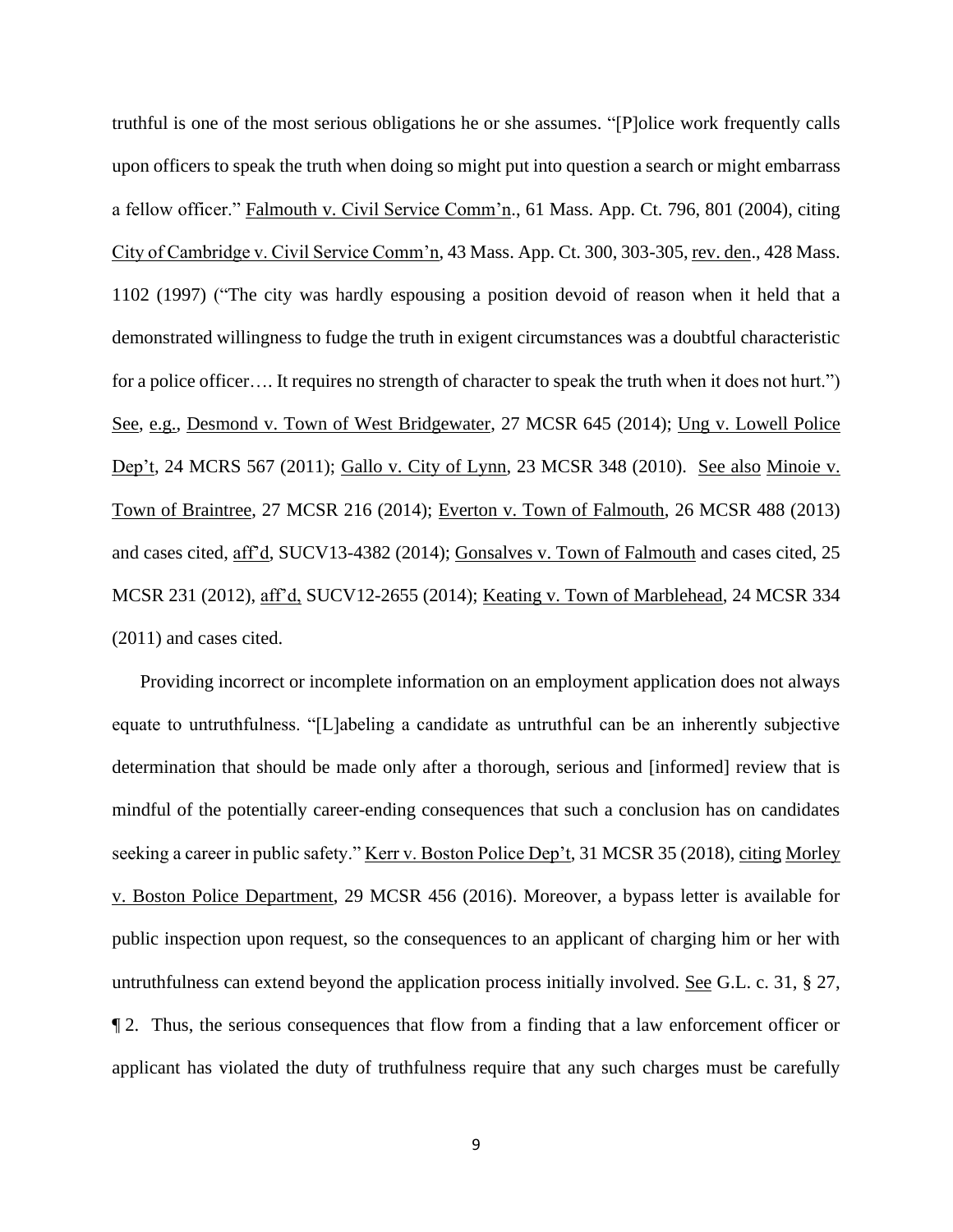scrutinized so that the officer or applicant is not unreasonably disparaged for honest mistakes or good faith mutual misunderstandings. See, e.g., Boyd v. City of New Bedford, 29 MCSR 471 (2016); Morley v. Boston Police Dep't, 29 MCSR 456 (2016); Lucas v. Boston Police Dep't, 25 MCSR 420 (2012) (mistake about appellant's characterization of past medical history).

### **ANALYSIS**

The SPD established reasonable justification to bypass Mr. Denis for appointment as a SPD reserve police officer based on the preponderance of the evidence presented that led Somerville to doubt the veracity of the statements he made to support his claim that he continuously resided in Somerville from March 2018 through March 2019, together with his lack of candor in providing information about his employment record.

Somerville made a reasonably thorough review of Mr. Denis's claim to a residency preference. Although there were some indicia that might tend to support the claim that he had resided continuously in Somerville during the relevant one-year period from March 2018 to March 2019, the preponderance of the evidence presented to the Commission established that Somerville was reasonably justified to conclude that Mr. Denis, at a minimum, provided inconsistent or implausible answers in his application and to the interview panel regarding that claim.

The documentary evidence Mr. Denis provided to support his residency claim consisted of a driver's license issued in October 2018 with a Somerville address<sup>9</sup> and two bank statements in his name with Somerville address. He provided no evidence where he registered to vote or voted in 2018 and 2019, registered his motor vehicle or paid excise taxes. His name was not on the lease

<sup>&</sup>lt;sup>9</sup> I note that Mr. Denis did live in Somerville at some point prior to 2018, and his 2017 tax return listed his residence in Somerville. (*Exhs.1, 4 & 9; Testimony of Dep. Chief Carrabino)*. Thus, the fact that his license renewal showed a Somerville address and was changed to Brockton at some unknown date after it was renewed in October 2018, is not conclusive of residency as of October 2018.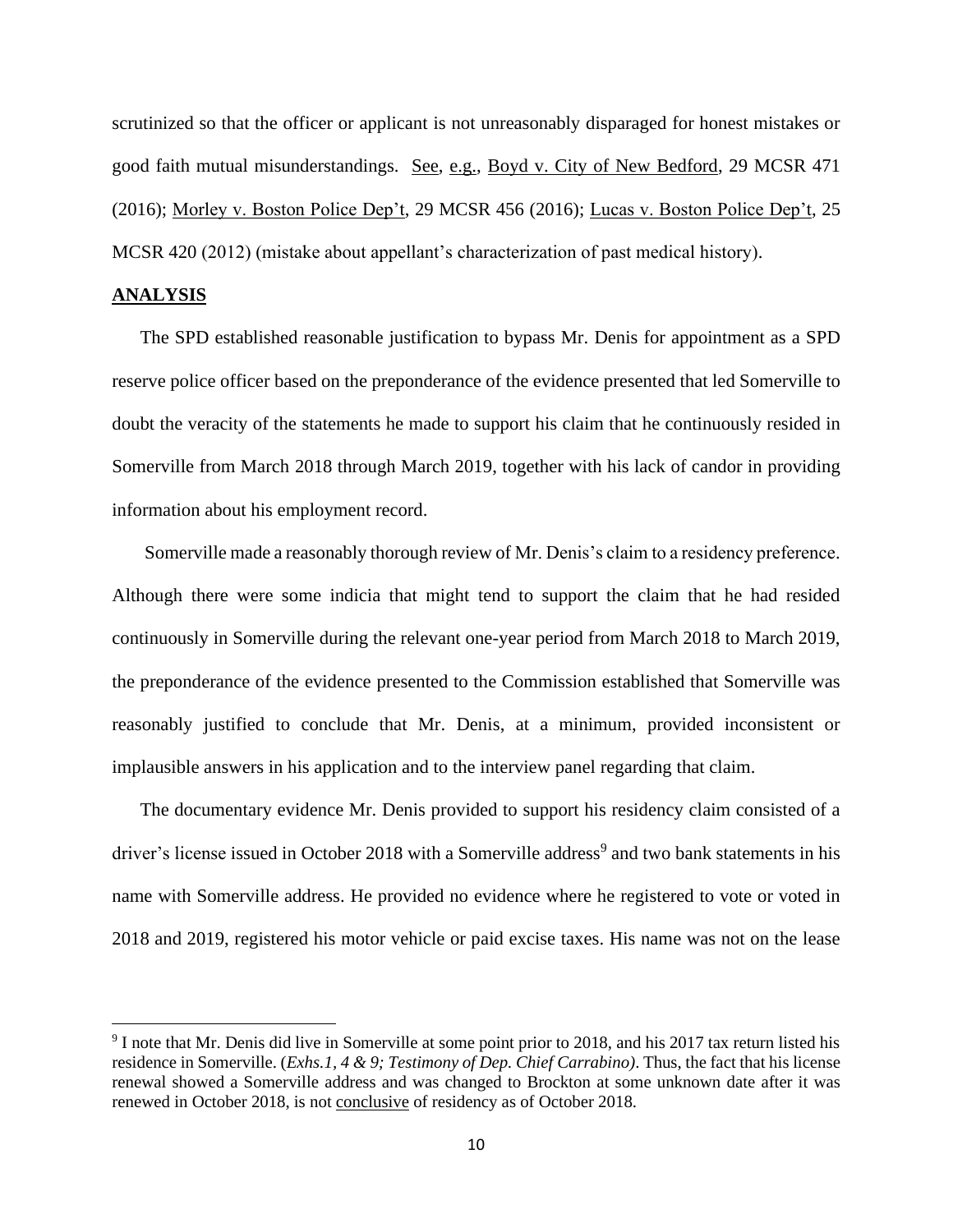for his mother's SHA apartment, he had no room of his own, slept on the couch, and paid no rent to her. Mr. Denis provided information on his tax returns and unemployment application inconsistent with his claim to Somerville residency, representing that he lived in Brockton with his girlfriend and daughter throughout 2018. I concur with the conclusion of the interview panel that did not find credible Mr. Denis's irreconcilable explanations about where he resided, apparently using a Somerville residence when it gained him an advantage for purposes of his civil service status, while claiming a different residence to take advantage of other benefits. Somerville is justified to decline to appoint a candidate to serve as a municipal police officer who has been less than candid about such a critical and material matter as his residency.<sup>10</sup>

I also concur with the conclusion of the interview panel that, at best, Mr. Denis was less than candid about his employment record. His omissions and inconsistent responses, especially about a recent termination from his May 2018 position as a parts delivery person, and his equivocation about whether he was eligible for rehire when confronted by the interview panel, cannot be excused as a good faith mistake or honest misunderstanding.

The SPD's reliance on Mr. Denis's neglect in providing the names of everyone with whom he resided in the past ten years is a closer call. I can appreciate that, when living with an extended family, it might be understandable that not everyone who comes in and out of the home would be considered a person who lived together with him. As there are other sound and sufficient reasons

 $10$  Based on a de novo review of the evidence in this record, Somerville also would have had a strong basis on which to conclude that Mr. Denis was not, in fact, a Somerville resident during the relevant period, which would have meant that he would not have been placed high enough on the certification to have been within the group of candidates eligible for consideration under the  $2n+1$  formula, and, therefore, he would not have had any recourse to appeal to the Commission from his non-selection as he would not have been "bypassed". As Somerville's bypass letter did not assert that failure to establish residency was a reason for his non-selection, I have reviewed this appeal as a bypass on the merits and make no explicit finding about the residency preference.